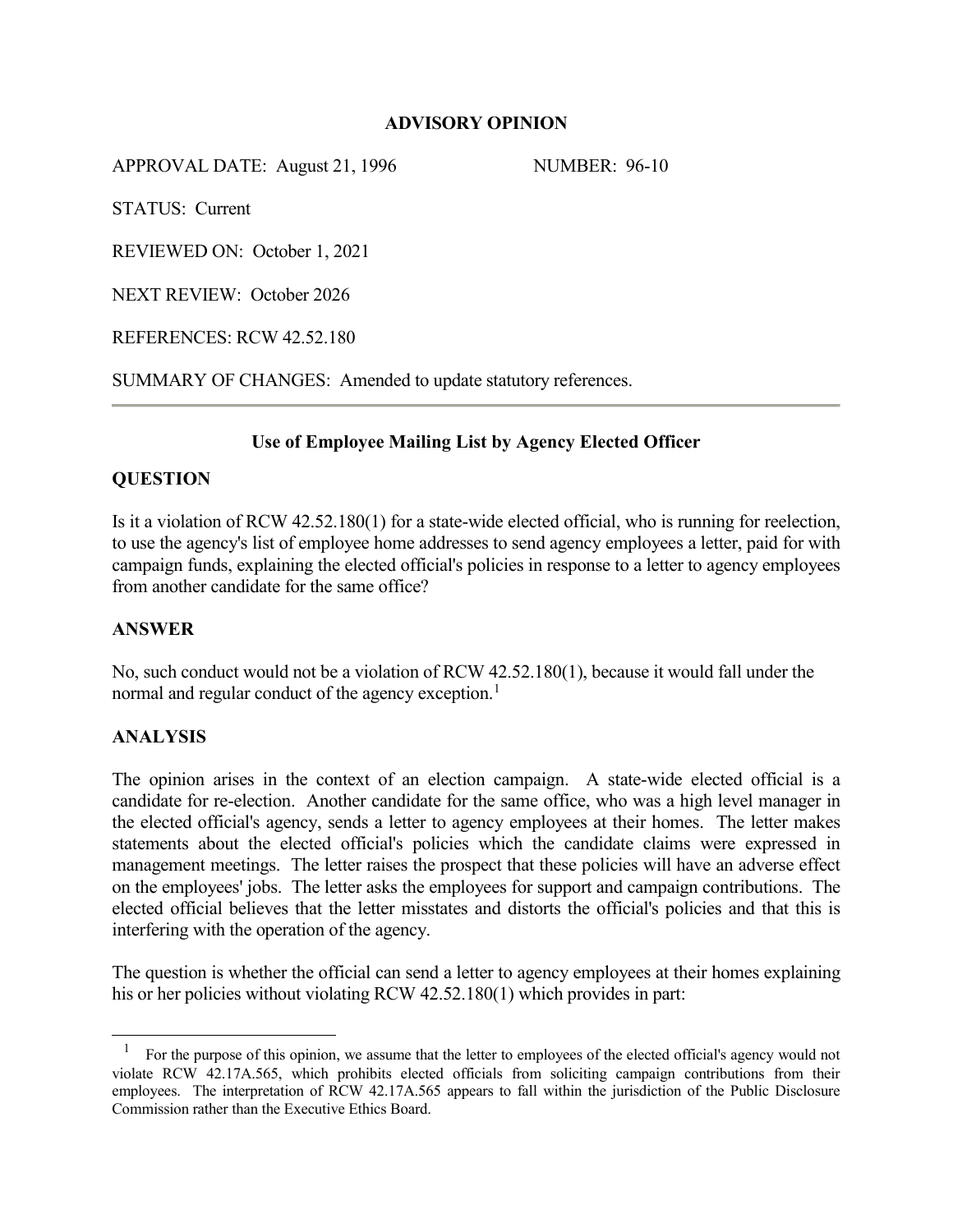No state officer or state employee may use or authorize the use of facilities of an agency, directly or indirectly, for the purpose of assisting a campaign for election of a person to an office or for the promotion of or opposition to a ballot proposition.

(Emphasis added.)

 $\overline{a}$ 

The answer to this question turns on three issues.

First, would a letter sent to employees at their homes make use of any of the facilities of the agency? The term "facilities of an agency" is broadly defined to include "use of stationery, postage, machines, and equipment, use of state employees of the agency during working hours, vehicles, office space, publications of the agency, and clientele lists of persons served by the agency". RCW 42.52.180(1). In the context of this request, we understand that the elected official does not intend to make use of any agency stationery, postage, equipment, or employees to produce the letter. All of this would be done outside the agency—paid for with campaign or other funds. However, the elected official would make use of the agency's mailing list of employee home addresses. The question is whether this list is a facility of the agency.

In our judgment, an agency list of employee home addresses is a facility of the agency. We reach this conclusion for two reasons. First, the definition of "facilities of the agency" is broad and specifically includes an example of a list of names ("clientele lists of persons served by the agency"). Although the definition does not specifically include employee mailing lists, the items listed in the definition are not exclusive. The definition states that facilities of an agency "include, but are not limited to," the items listed. Second, the list of employee home addresses is not generally available to the public. This is because such a list is exempt from disclosure under the public disclosure law, Chapter 42.56 RCW. RCW 42.56.250(4) exempts from the requirement of public inspection and copying:

Residential addresses, residential telephone numbers, personal wireless telephone numbers, personal electronic mail addresses…

Thus, a member of the public would not have the right to inspect and copy an employee mailing  $list.<sup>2</sup>$  $list.<sup>2</sup>$  $list.<sup>2</sup>$  Such a list of employee addresses maintained by the agency would only be used for agency purposes. It follows that the list is a facility of the agency.

The second issue is whether a letter from the elected official to his or her employees would assist a campaign for election to an office. Since agency employees are also potential voters and contributors, the answer to this issue is yes. The opponent's letter to agency employees raises questions about the elected official's policies and asks for support and contributions. Based on this letter some agency employees may support the opponent (certainly that is the purpose of the letter). If the elected official writes to agency employees and responds to the statements in the opponent's letter which the official believes are inaccurate or distort the official's position, these employees may decide not to support the opponent.

<span id="page-1-0"></span><sup>&</sup>lt;sup>2</sup> The fact that an employee mailing list is exempt from disclosure does not mean that an agency is prohibited from disclosing the list and an agency could make a policy decision to make such lists available to the public. If someone (including an elected official) obtained an employee mailing list as a result of a public disclosure request, the list would be a public record rather than a facility of the agency.